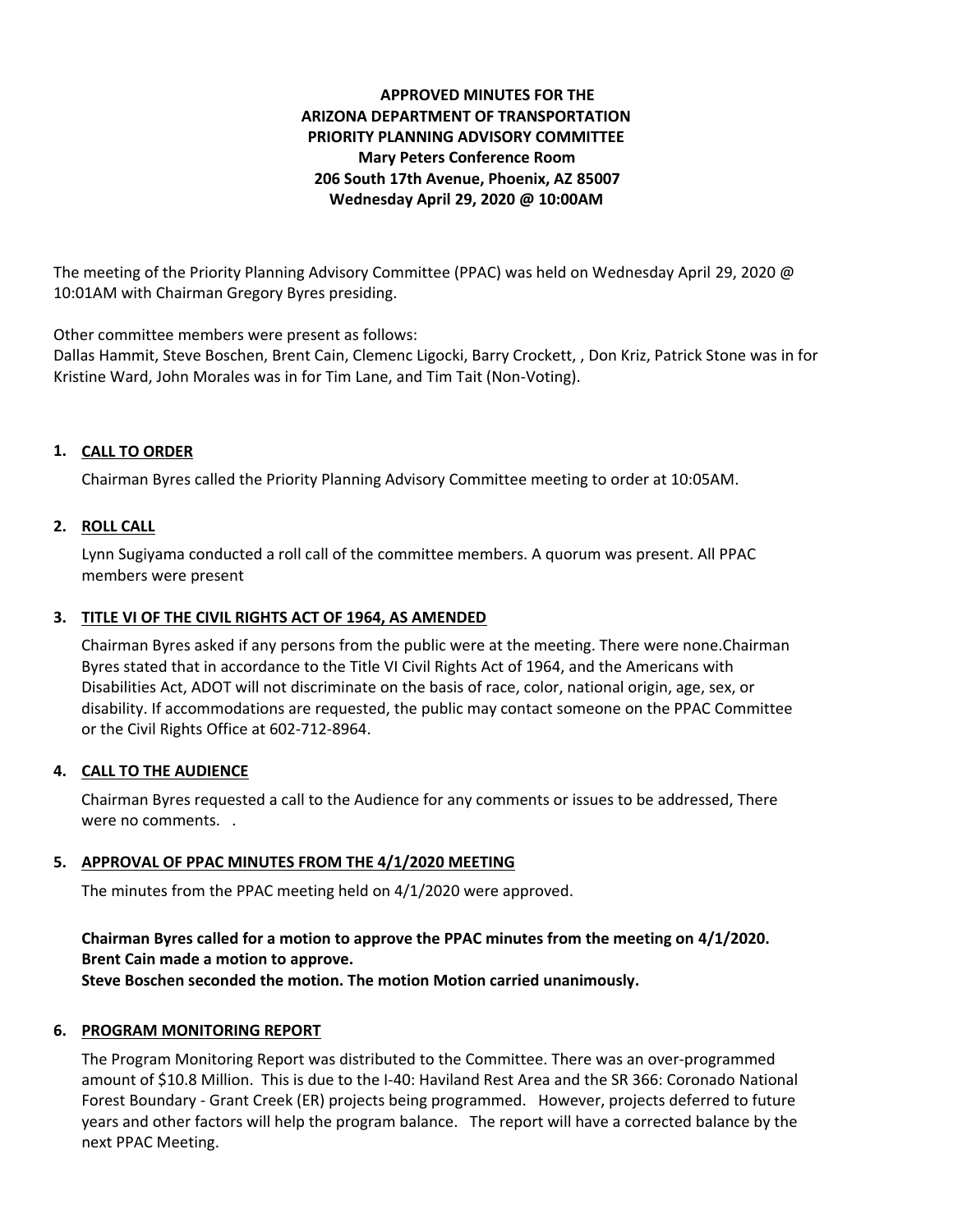## **7. 2020-2024 TRANSPORTATION FACILITIES CONSTRUCTION: DISCUSSION AND POSSIBLE ACTION ON PROGRAM & PROJECT MODIFICATIONS**

| $7-1$ | Route & MP:                | SR 347 @ MP 188.0                       |
|-------|----------------------------|-----------------------------------------|
|       | <b>Project Name:</b>       | SR 347 & OLD MARICOPA ROAD INTERSECTION |
|       | <b>Type of Work:</b>       | <b>INTERSECTION IMPROVEMENTS</b>        |
|       | County:                    | Maricopa                                |
|       | District:                  | Central                                 |
|       | Schedule:                  | FY 2020                                 |
|       | Project:                   | F020801C TIP#: 100330                   |
|       | <b>Project Manager:</b>    | <b>Bharat Kandel</b>                    |
|       | <b>Program Amount:</b>     | \$350,000                               |
|       | <b>New Program Amount:</b> | \$1,232,000                             |
|       | <b>Requested Action:</b>   | Increase Budget                         |

**Item 7-1 was presented by: Bharat Kandel Chairman called for a motion to approve Item 7-1.**

**Steve Boschen made the motion to approve.**

**Dallas Hammit seconded the motion. Motion carried unanimously.**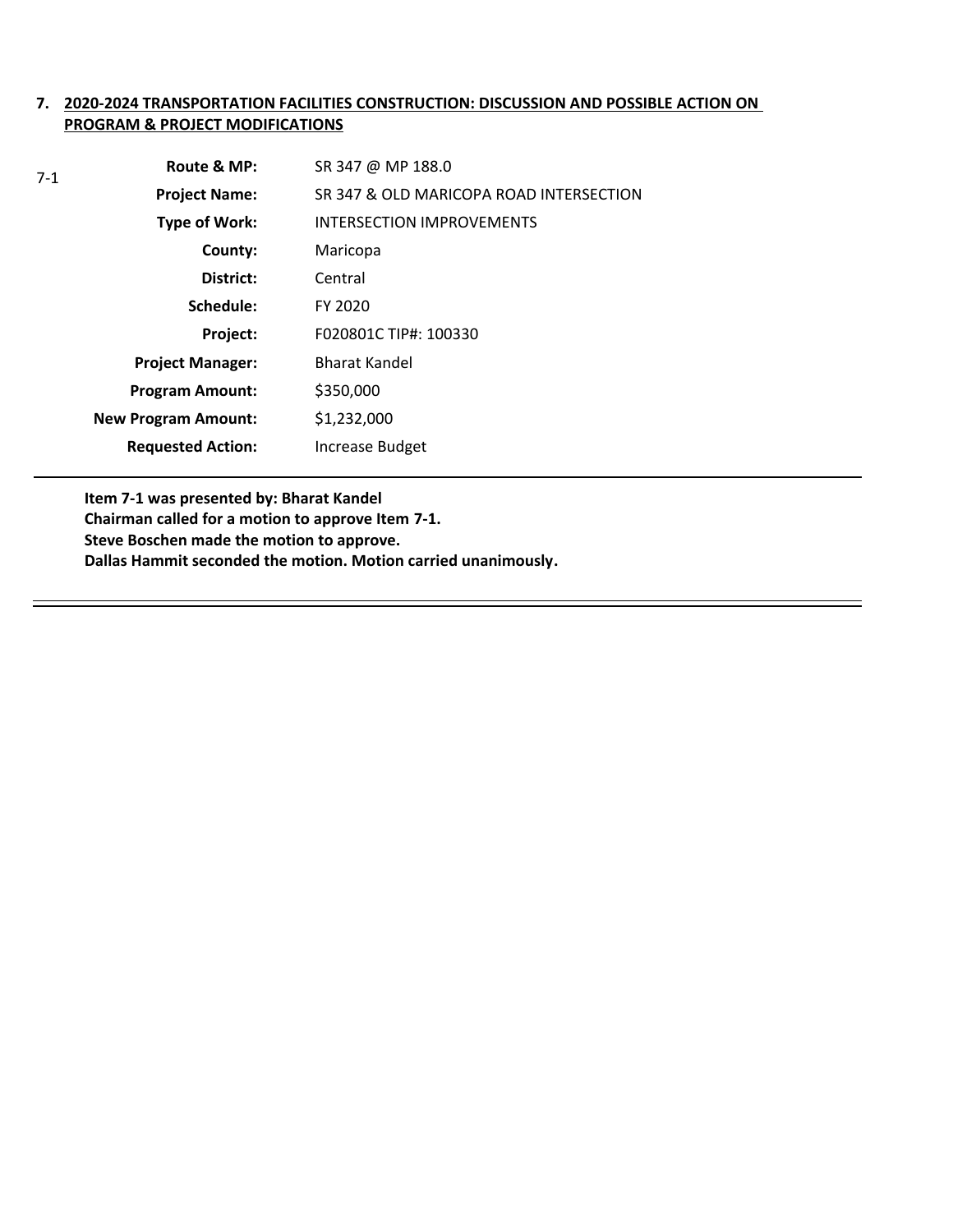|  | Route & MP:                | SR 95 @ MP 249.0                        |
|--|----------------------------|-----------------------------------------|
|  | <b>Project Name:</b>       | 7TH STREET - AVIATION WAY               |
|  | <b>Type of Work:</b>       | RAISED MEDIAN & PEDESTRIAN IMPROVEMENTS |
|  | County:                    | Mohave                                  |
|  | District:                  | <b>Northwest</b>                        |
|  | Schedule:                  | FY 2020                                 |
|  | Project:                   | F020901C TIP#: 100323                   |
|  | <b>Project Manager:</b>    | Craig Regulski                          |
|  | <b>Program Amount:</b>     | \$696,000                               |
|  | <b>New Program Amount:</b> | \$871,000                               |
|  | <b>Requested Action:</b>   | <b>Increase Construction Budget</b>     |

**Item 7-2 was presented by: Craig Regulski Chairman called for a motion to approve Item 7-2. Brent Cain made the motion to approve. Steve Boschen seconded the motion. Motion carried unanimously**

| $7 - 3$ | Route & MP:                | US 93 @ MP 48.0                      |
|---------|----------------------------|--------------------------------------|
|         | <b>Project Name:</b>       | WINDY POINT ROAD - MINERAL PARK ROAD |
|         | <b>Type of Work:</b>       | SHOULDER WIDENING                    |
|         | County:                    | Mohave                               |
|         | District:                  | <b>Northwest</b>                     |
|         | Schedule:                  | FY 2020                              |
|         | Project:                   | H865901C TIP#: 12817                 |
|         | <b>Project Manager:</b>    | Craig Regulski                       |
|         | <b>Program Amount:</b>     | \$7,500,000                          |
|         | <b>New Program Amount:</b> | \$9,500,000                          |
|         | <b>Requested Action:</b>   | Increase budget                      |

**Item 7-3 was presented by: Craig Regulski Chairman called for a motion to approve Item 7-3. Steve Boschen made the motion to approve. Brent Cain seconded the motion. Motion carried unanimously**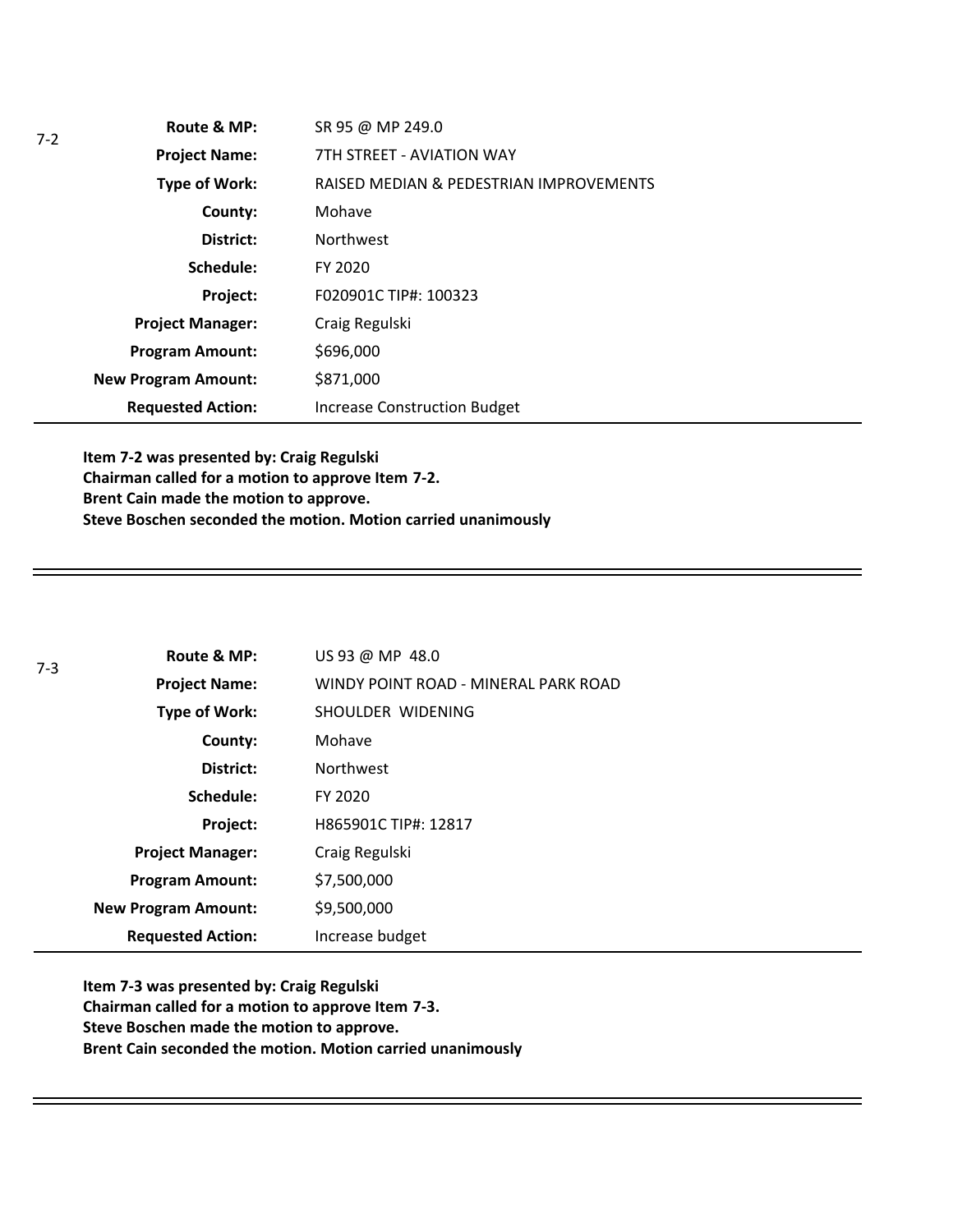| Route & MP:                | SR 95 @ MP 238.5                      |
|----------------------------|---------------------------------------|
| <b>Project Name:</b>       | AZTEC ROAD - S. BULLHEAD CITY PARKWAY |
| <b>Type of Work:</b>       | <b>RAISED MEDIAN</b>                  |
| County:                    | Mohave                                |
| District:                  | <b>Northwest</b>                      |
| Schedule:                  | FY 2020                               |
| Project:                   | F014601C TIP#: 9111                   |
| <b>Project Manager:</b>    | Craig Regulski                        |
| <b>Program Amount:</b>     | \$1,239,000                           |
| <b>New Program Amount:</b> | \$1,839,000                           |
| <b>Requested Action:</b>   | Increase construction budget          |

**Item 7-4 was presented by: Craig Regulski**

**Chairman called for a motion to approve Item 7-4.**

**Dallas Hammit made the motion to approve.**

**Don Kriz seconded the motion. Motion carried unanimously**

**The Project Manager Craig Regulski, requested that the budget request of \$600,000 be changed to \$847,000. Cost updates to the estimate increased the requested amount. The advertisement date is still on schedule. The PRB Form will be revised for the State Transportation Board Meeting.** 

| $7-5$ | Route & MP:                | US 93 @ MP 198.0                 |
|-------|----------------------------|----------------------------------|
|       | <b>Project Name:</b>       | TEGNER ST - WICKENBURG RANCH WAY |
|       | Type of Work:              | <b>CONSTRUCT DIVIDED HIGHWAY</b> |
|       | County:                    | Yavapai                          |
|       | District:                  | <b>Northwest</b>                 |
|       | Schedule:                  |                                  |
|       | Project:                   | F003101U TIP#: 8373              |
|       | <b>Project Manager:</b>    | Craig Regulski                   |
|       | <b>Program Amount:</b>     | \$0                              |
|       | <b>New Program Amount:</b> | \$1,650,000                      |
|       | <b>Requested Action:</b>   | Establish Utility sub-phase.     |

**Item 7-5 was presented by: Craig Regulski Chairman called for a motion to approve Item 7-5. Steve Boschen made the motion to approve. Brent Cain seconded the motion. Motion carried unanimously**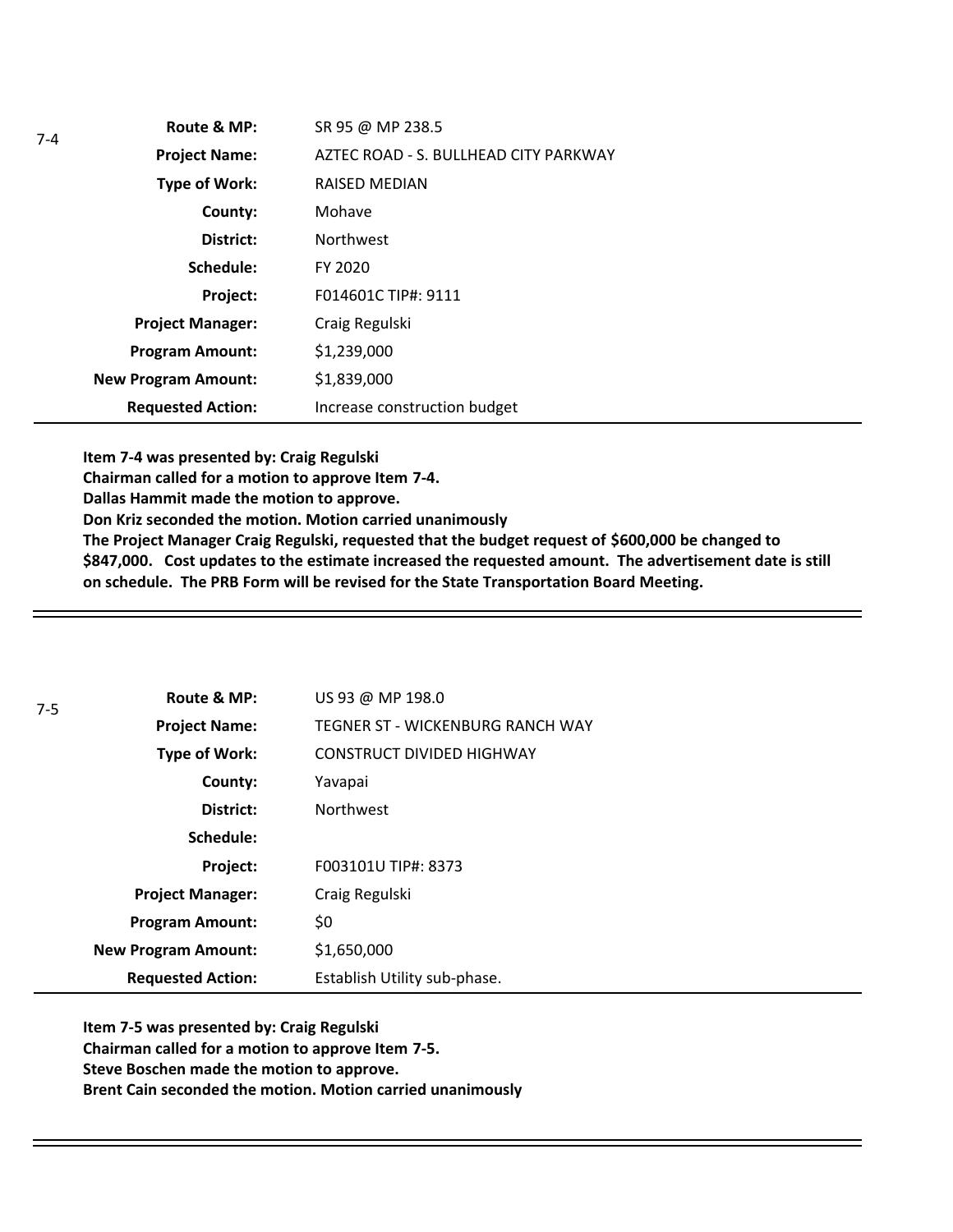| Route & MP:                | Statewide                    |
|----------------------------|------------------------------|
| <b>Project Name:</b>       | SW DMS RETROFIT FY 2020      |
| <b>Type of Work:</b>       | <b>PURCHASE RETROFIT KIT</b> |
| County:                    | Maricopa                     |
| District:                  | Central                      |
| Schedule:                  |                              |
| Project:                   | F033101X TIP#: 101801        |
| <b>Project Manager:</b>    | David Locher                 |
| <b>Program Amount:</b>     | \$0                          |
| <b>New Program Amount:</b> | \$715,000                    |
| <b>Requested Action:</b>   | establish a new project      |

**Item 7-6 was presented by: David Locher Chairman called for a motion to approve Item 7-6. Brent Cain made the motion to approve. Steve Boschen seconded the motion. Motion carried unanimously**

| $7 - 7$ | Route & MP:                | Local Road                                        |
|---------|----------------------------|---------------------------------------------------|
|         | <b>Project Name:</b>       | OLIVE AVE & DUNLAP AVE; AGUA FRIA RANCH RD - I-17 |
|         | Type of Work:              | <b>Adaptive Signals</b>                           |
|         | County:                    | Maricopa                                          |
|         | District:                  | Central                                           |
|         | Schedule:                  |                                                   |
|         | Project:                   | T024402D TIP#: 101803                             |
|         | <b>Project Manager:</b>    | David Locher                                      |
|         | <b>Program Amount:</b>     | \$0                                               |
|         | <b>New Program Amount:</b> | \$9,000                                           |
|         | <b>Requested Action:</b>   | Establish new project                             |

**Item 7-7 was presented by: David Locher Chairman called for a motion to approve Item 7-7. Brent Cain made the motion to approve. Steve Boschen seconded the motion. Motion carried unanimously**

7-6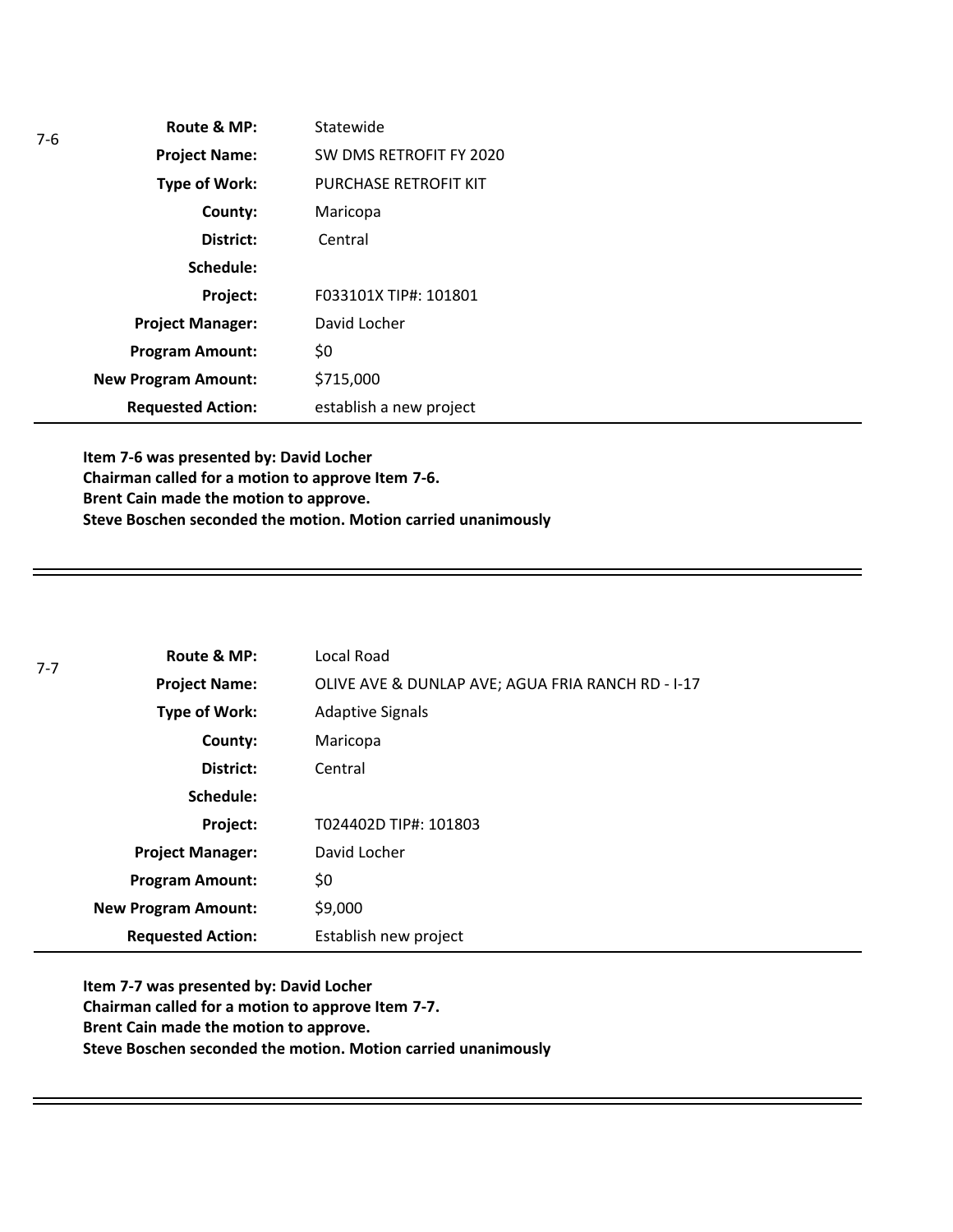| $7 - 8$ | Route & MP:                | Local Road                          |
|---------|----------------------------|-------------------------------------|
|         | <b>Project Name:</b>       | Elliot & Kyrene @ UPRR DOT 741-575S |
|         | Type of Work:              | Safety Upgrade                      |
|         | County:                    | Maricopa                            |
|         | District:                  | Central                             |
|         | Schedule:                  |                                     |
|         | <b>Project:</b>            | T004201D TIP#: 101755               |
|         | <b>Project Manager:</b>    | Jane Gauger                         |
|         | <b>Program Amount:</b>     | \$0                                 |
|         | <b>New Program Amount:</b> | \$150,000                           |
|         | <b>Requested Action:</b>   | Establish a new project.            |

**Item 7-8 was presented by: Jane Gauger Chairman called for a motion to approve Item 7-8. Steve Boschen made the motion to approve. Barry Crockett seconded the motion. Motion carried unanimously**

| $7-9$ | Route & MP:                | <b>Various Locations</b>                             |
|-------|----------------------------|------------------------------------------------------|
|       | <b>Project Name:</b>       | 13-AZER Locations in Gila, Graham, Greenlee Counties |
|       | Type of Work:              | Upgrade Signal Equipment                             |
|       | County:                    | Gila                                                 |
|       | District:                  | Southeast                                            |
|       | Schedule:                  |                                                      |
|       | Project:                   | T025201D TIP#: 101791                                |
|       | <b>Project Manager:</b>    | Jane Gauger                                          |
|       | <b>Program Amount:</b>     | \$0                                                  |
|       | <b>New Program Amount:</b> | \$30,000                                             |
|       | <b>Requested Action:</b>   | Establish a new project.                             |

**Item 7-9 was presented by: Jane Gauger Chairman called for a motion to approve Item 7-9. Steve Boschen made the motion to approve. Barry Crockett seconded the motion. Motion carried unanimously**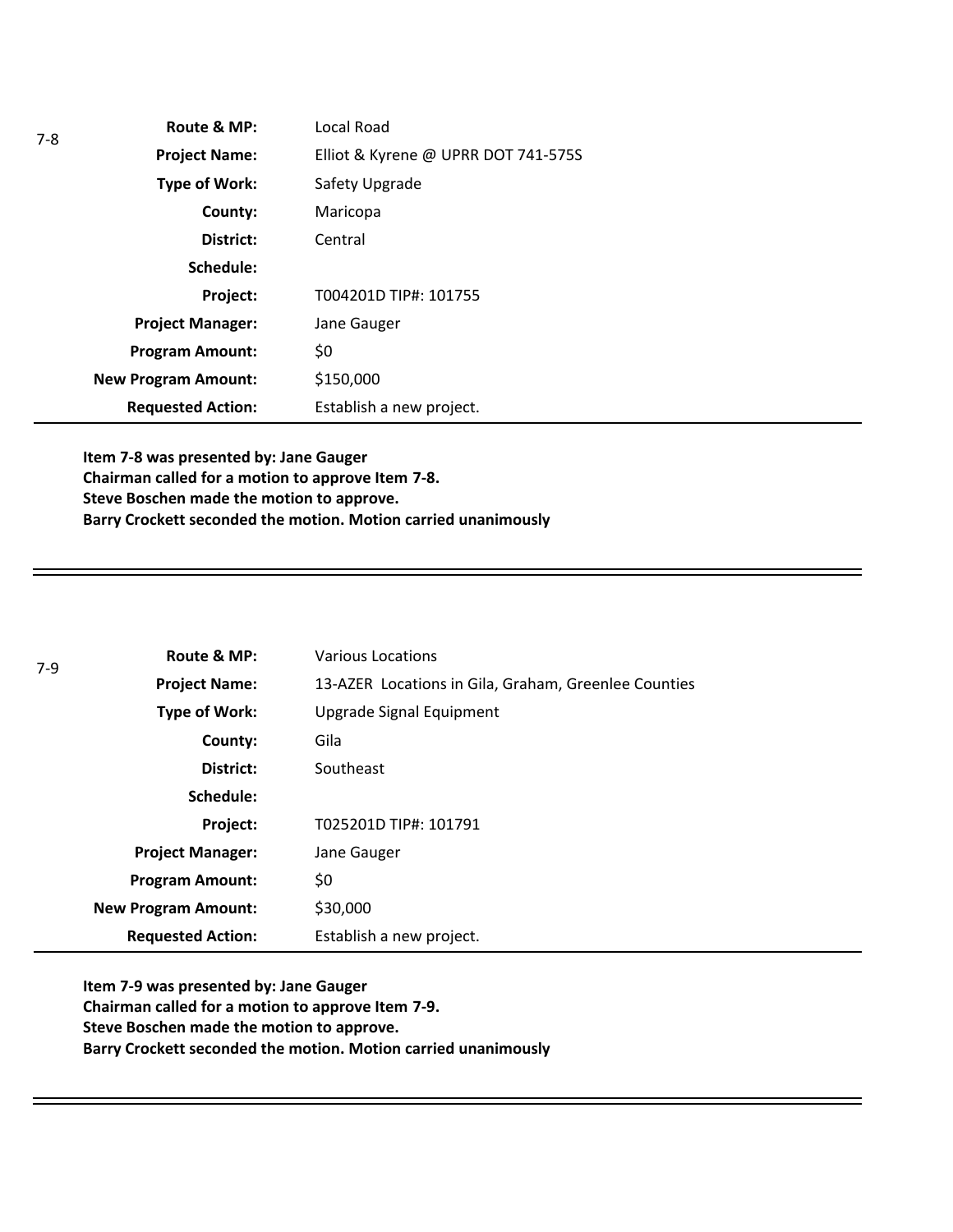| $7-10$ | Route & MP:                | Various Locations                                    |
|--------|----------------------------|------------------------------------------------------|
|        | <b>Project Name:</b>       | 13-AZER Locations in Gila, Graham, Greenlee Counties |
|        | Type of Work:              | Upgrade Signal Equipment                             |
|        | County:                    | Gila                                                 |
|        | District:                  | Southeast                                            |
|        | Schedule:                  |                                                      |
|        | Project:                   | T025201X TIP#: 101791                                |
|        | <b>Project Manager:</b>    | Jane Gauger                                          |
|        | <b>Program Amount:</b>     | \$0                                                  |
|        | <b>New Program Amount:</b> | \$295,000                                            |
|        | <b>Requested Action:</b>   | Establish a new project.                             |

**Item 7-10 was presented by: Jane Gauger Chairman called for a motion to approve Item 7-10. Steve Boschen made the motion to approve. Barry Crockett seconded the motion. Motion carried unanimously**

| $7 - 11$ | Route & MP:                | US 60 @ MP 148                             |
|----------|----------------------------|--------------------------------------------|
|          | <b>Project Name:</b>       | 75th Ave - 99 Ave, Peoria                  |
|          | Type of Work:              | <b>Install Advanced Preemption Systems</b> |
|          | County:                    | Maricopa                                   |
|          | District:                  | Central                                    |
|          | Schedule:                  |                                            |
|          | Project:                   | F032901D TIP#: 101792                      |
|          | <b>Project Manager:</b>    | Jane Gauger                                |
|          | <b>Program Amount:</b>     | \$0                                        |
|          | <b>New Program Amount:</b> | \$121,000                                  |
|          | <b>Requested Action:</b>   | Establish a new project.                   |

**Item 7-11 was presented by: Jane Gauger Chairman called for a motion to approve Item 7-11. Steve Boschen made the motion to approve. Barry Crockett seconded the motion. Motion carried unanimously**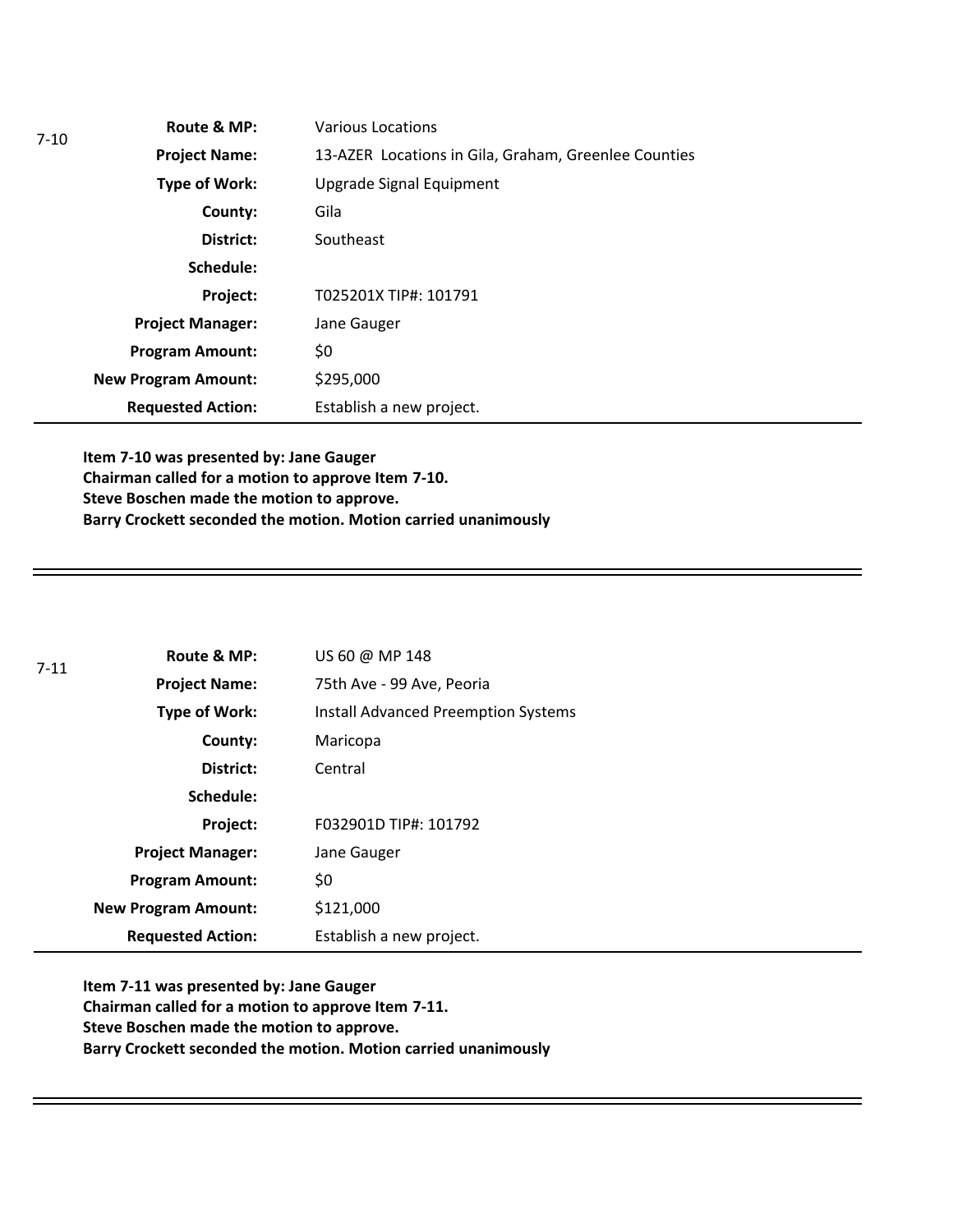| Route & MP:                | US 60 @ MP 148                             |
|----------------------------|--------------------------------------------|
| <b>Project Name:</b>       | 75th Ave - 99th Ave, Peoria                |
| <b>Type of Work:</b>       | <b>Install Advanced Preemption Systems</b> |
| County:                    | Maricopa                                   |
| District:                  | Central                                    |
| Schedule:                  |                                            |
| Project:                   | F032901X TIP#: 101792                      |
| <b>Project Manager:</b>    | Jane Gauger                                |
| <b>Program Amount:</b>     | \$0                                        |
| <b>New Program Amount:</b> | \$1,379,000                                |
| <b>Requested Action:</b>   | Establish a new project.                   |
|                            |                                            |

**Item 7-12 was presented by: Jane Gauger Chairman called for a motion to approve Item 7-12. Steve Boschen made the motion to approve. Barry Crockett seconded the motion. Motion carried unanimously**

| $7 - 13$ | Route & MP:                | US 60 @ MP 172        |
|----------|----------------------------|-----------------------|
|          | <b>Project Name:</b>       | I-10 - Gilbert Rd.    |
|          | <b>Type of Work:</b>       | upgrade ramp meters   |
|          | County:                    | Maricopa              |
|          | District:                  |                       |
|          | Schedule:                  |                       |
|          | Project:                   | F032601X TIP#: 101784 |
|          | <b>Project Manager:</b>    | Joan Lovell           |
|          | <b>Program Amount:</b>     | \$0                   |
|          | <b>New Program Amount:</b> | \$68,000              |
|          | <b>Requested Action:</b>   | Establish new project |

**Item 7-13 was presented by: Joan Lovell Chairman called for a motion to approve Item 7-13. Brent Cain made the motion to approve. Steve Boschen seconded the motion. Motion carried unanimously**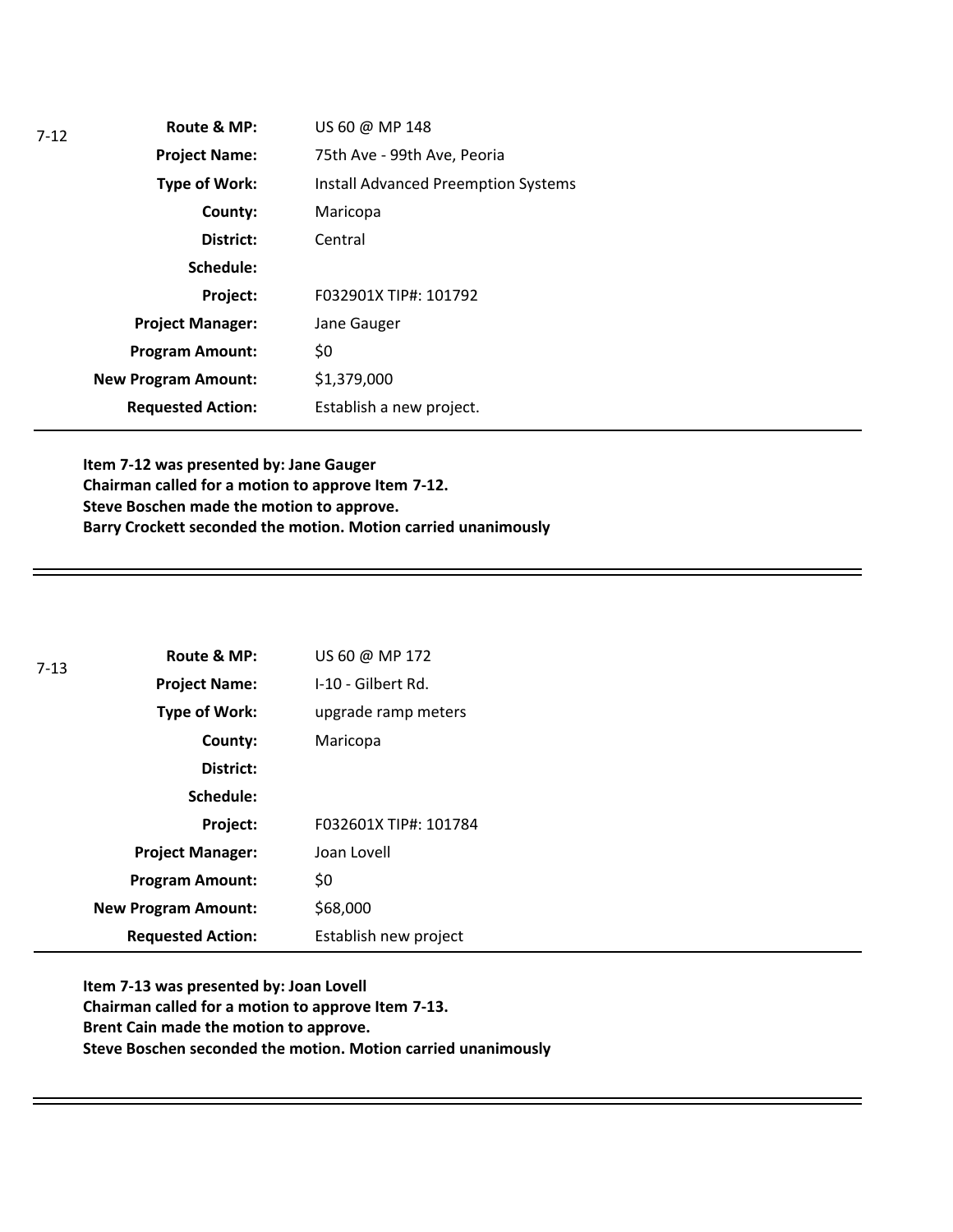| $7 - 14$ | Route & MP:                | SR 101L @ MP 2                              |
|----------|----------------------------|---------------------------------------------|
|          | <b>Project Name:</b>       | I-10 - Cardinals Way                        |
|          | Type of Work:              | <b>Construct Wrong Way Driver Detection</b> |
|          | County:                    | Maricopa                                    |
|          | District:                  | Central                                     |
|          | Schedule:                  |                                             |
|          | Project:                   | F032701X TIP#: 101785                       |
|          | <b>Project Manager:</b>    | Joan Lovell                                 |
|          | <b>Program Amount:</b>     | \$0                                         |
|          | <b>New Program Amount:</b> | \$329,000                                   |
|          | <b>Requested Action:</b>   | Establish a new project                     |

**Item 7-14 was presented by: Joan Lovell Chairman called for a motion to approve Item 7-154 Brent Cain made the motion to approve. Steve Boschen seconded the motion. Motion carried unanimously**

| $7 - 15$ | Route & MP:                | I-10 @ MP 127              |
|----------|----------------------------|----------------------------|
|          | <b>Project Name:</b>       | Bullard Ave.- I-17         |
|          | Type of Work:              | <b>Upgrade Ramp Meters</b> |
|          | County:                    | Maricopa                   |
|          | District:                  | Central                    |
|          | Schedule:                  |                            |
|          | Project:                   | F032401X TIP#: 101766      |
|          | <b>Project Manager:</b>    | Joan Lovell                |
|          | <b>Program Amount:</b>     | \$0                        |
|          | <b>New Program Amount:</b> | \$154,000                  |
|          | <b>Requested Action:</b>   | Establish new project      |

**Item 7-15 was presented by: Joan Lovell Chairman called for a motion to approve Item 7-15. Brent Cain made the motion to approve. Steve Boschen seconded the motion. Motion carried unanimously**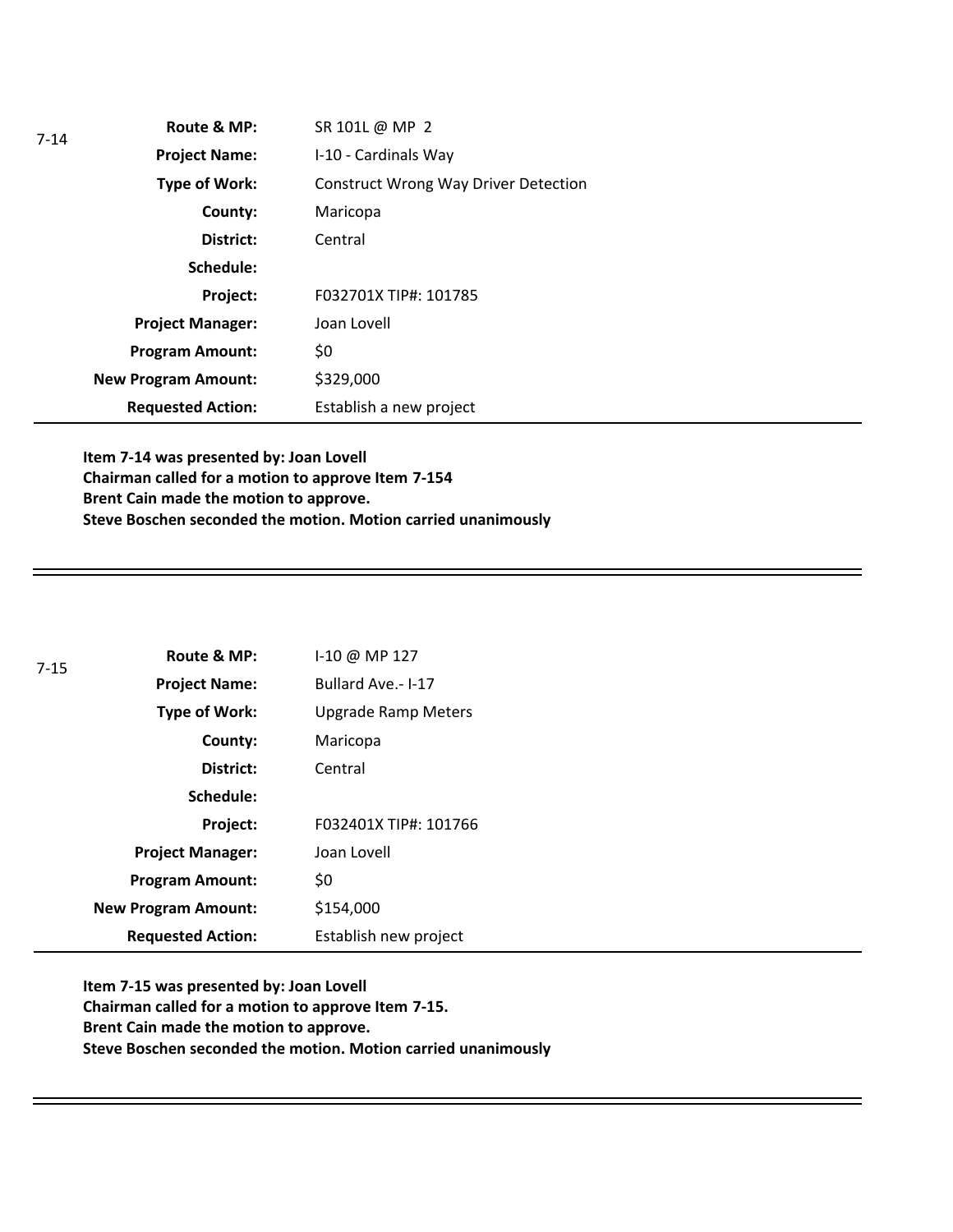| $7 - 16$ | Route & MP:                | I-10 @ MP 147           |
|----------|----------------------------|-------------------------|
|          | <b>Project Name:</b>       | SR 202L - US 60         |
|          | Type of Work:              | <b>Install CCTV</b>     |
|          | County:                    | Maricopa                |
|          | District:                  | Central                 |
|          | Schedule:                  |                         |
|          | Project:                   | F032801X TIP#: 101788   |
|          | <b>Project Manager:</b>    | Joan Lovell             |
|          | <b>Program Amount:</b>     | \$0                     |
|          | <b>New Program Amount:</b> | \$90,000                |
|          | <b>Requested Action:</b>   | Establish a new project |

**Item 7-16 was presented by: Joan Lovell Chairman called for a motion to approve Item 7-16. Brent Cain made the motion to approve. Steve Boschen seconded the motion. Motion carried unanimously**

| $7 - 17$ | Route & MP:                | SR 89A @ MP 375.1           |
|----------|----------------------------|-----------------------------|
|          | <b>Project Name:</b>       | MP 375.1 & MP 389.2 SEDONA  |
|          | <b>Type of Work:</b>       | ROCKFALL MITIGATION         |
|          | County:                    | Coconino                    |
|          | District:                  | Northcentral                |
|          | Schedule:                  | FY 2020                     |
|          | Project:                   | F015401C TIP#: 9170         |
|          | <b>Project Manager:</b>    | Vivian Li                   |
|          | <b>Program Amount:</b>     | \$3,362,000                 |
|          | <b>New Program Amount:</b> | \$0                         |
|          | <b>Requested Action:</b>   | Defer construction to FY21. |

**Item 7-17 was presented by: Vivian Li Chairman called for a motion to approve Item 7-17. Steve Boschen made the motion to approve. Barry Crockett seconded the motion. Motion carried unanimously**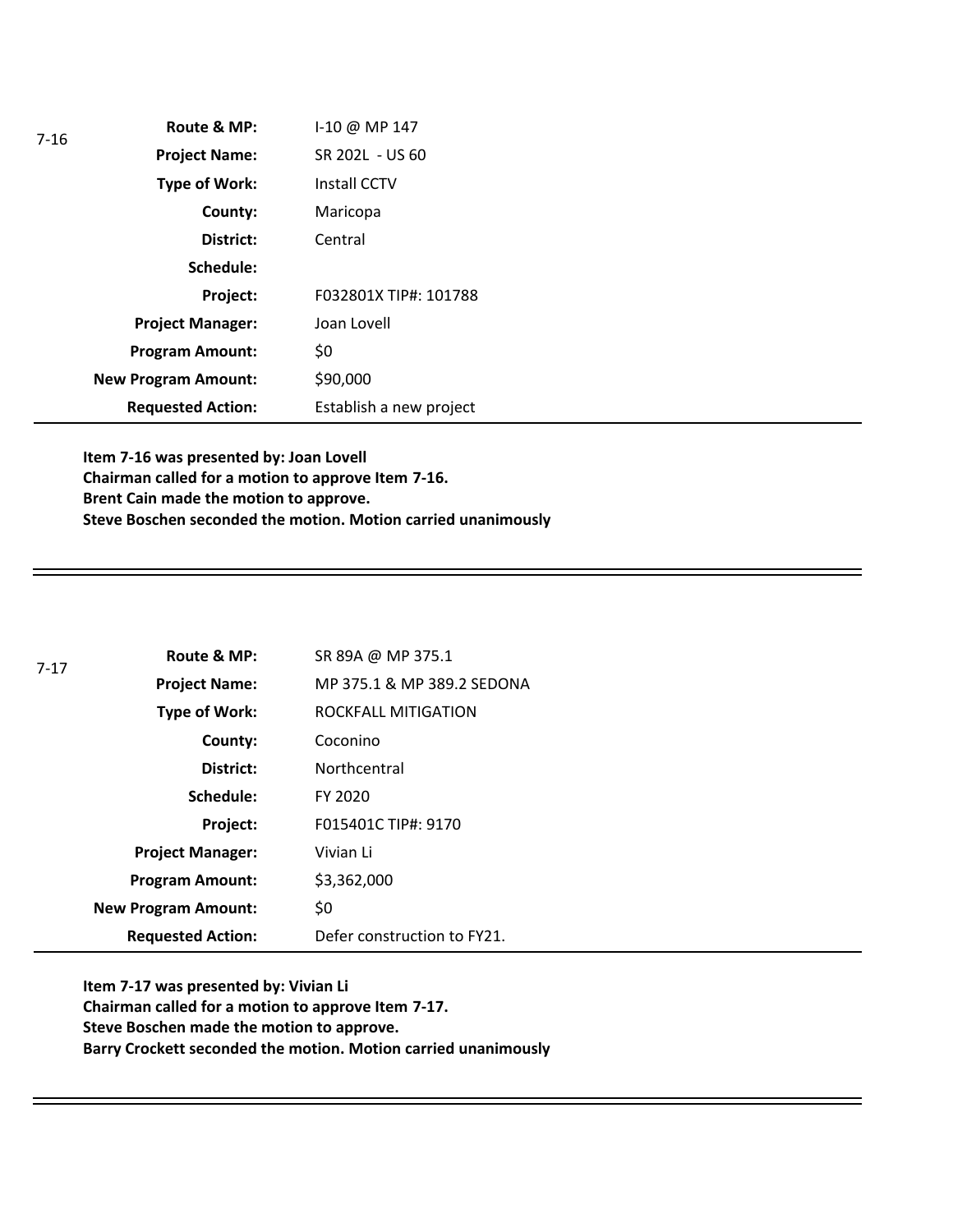| $7-18$ | Route & MP:                | Local Road                             |
|--------|----------------------------|----------------------------------------|
|        | <b>Project Name:</b>       | <b>COURTWRIGHT AND PIERCE FERRY RD</b> |
|        | <b>Type of Work:</b>       | <b>RUMBLE STRIPS</b>                   |
|        | County:                    | Mohave                                 |
|        | District:                  | <b>Northwest</b>                       |
|        | Schedule:                  |                                        |
|        | Project:                   | T017501C TIP#: 100496                  |
|        | <b>Project Manager:</b>    | Sandy Thoms                            |
|        | <b>Program Amount:</b>     | \$0                                    |
|        | <b>New Program Amount:</b> | \$791,000                              |
|        | <b>Requested Action:</b>   | Establish construction project.        |

**Item 7-18 was presented by: Sandy Thoms Chairman called for a motion to approve Item 7-18. Steve Boschen made the motion to approve. Brent Cain seconded the motion. Motion carried unanimously**

| $7 - 19$ | Route & MP:                | Local Road                                          |  |
|----------|----------------------------|-----------------------------------------------------|--|
|          | <b>Project Name:</b>       | STOCKTON HILL RD; DETROIT AVE - AIRWAY AVE, KINGMAN |  |
|          | <b>Type of Work:</b>       | <b>SAFETY COUNTERMEASURES</b>                       |  |
|          | County:                    | Mohave                                              |  |
|          | District:                  | <b>Northwest</b>                                    |  |
|          | Schedule:                  |                                                     |  |
|          | Project:                   | T019101C TIP#: 100497                               |  |
|          | <b>Project Manager:</b>    | Sandy Thoms                                         |  |
|          | <b>Program Amount:</b>     | \$0                                                 |  |
|          | <b>New Program Amount:</b> | \$640,000                                           |  |
|          | <b>Requested Action:</b>   | Establish construction project.                     |  |

**Item 7-19 was presented by: Sandy Thoms Chairman called for a motion to approve Item 7-19. Brent Cain made the motion to approve. Steve Boschen seconded the motion. Motion carried unanimously**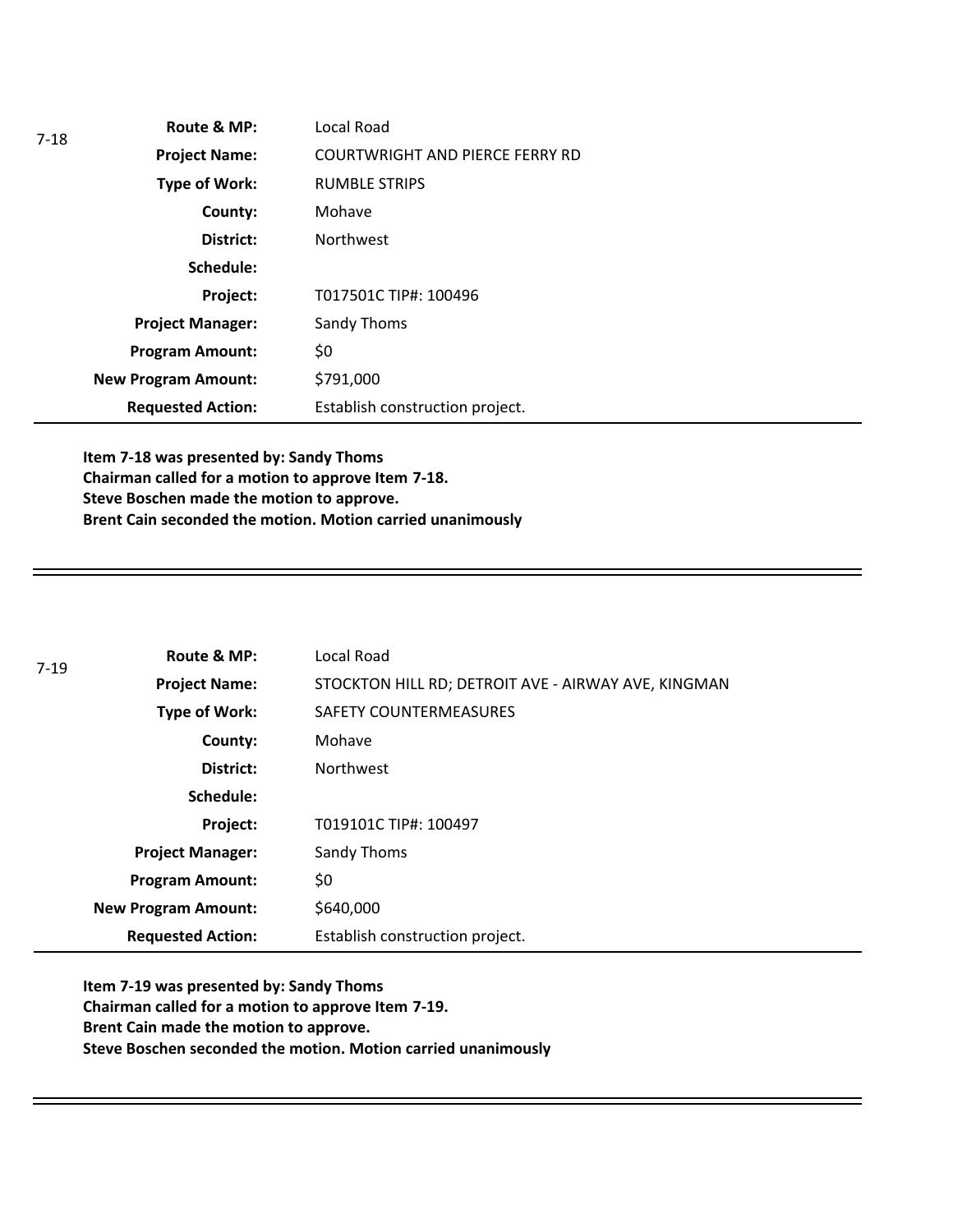| $7-20$ | Route & MP:                | SR 95 @ MP 227.0              |
|--------|----------------------------|-------------------------------|
|        | <b>Project Name:</b>       | <b>NEEDLES BRIDGE #2435</b>   |
|        | <b>Type of Work:</b>       | <b>BRIDGE REHABILITATION</b>  |
|        | County:                    | Mohave                        |
|        | District:                  | <b>Northwest</b>              |
|        | Schedule:                  |                               |
|        | Project:                   | F018201D TIP#: 101756         |
|        | <b>Project Manager:</b>    | Shantala Ramaiah              |
|        | <b>Program Amount:</b>     | \$0                           |
|        | <b>New Program Amount:</b> | \$350,000                     |
|        | <b>Requested Action:</b>   | Establish new design project. |

**Item 7-20 was presented by: Shantala Ramaiah Chairman called for a motion to approve Item 7-20. Steve Boschen made the motion to approve. Don Kriz seconded the motion. Motion carried unanimously**

| 7-21 | Route & MP:                | SR 69 @ MP 265.0                   |
|------|----------------------------|------------------------------------|
|      | <b>Project Name:</b>       | SR 69 AND SPRING LANE INTERSECTION |
|      | <b>Type of Work:</b>       | <b>INSTALL TRAFFIC SIGNAL</b>      |
|      | County:                    | Yavapai                            |
|      | District:                  | <b>Northwest</b>                   |
|      | Schedule:                  | FY 2020                            |
|      | Project:                   | F026901C TIP#: 100318              |
|      | <b>Project Manager:</b>    | Shantala Ramaiah                   |
|      | <b>Program Amount:</b>     | \$700,000                          |
|      | <b>New Program Amount:</b> | \$852,000                          |
|      | <b>Requested Action:</b>   | Increase construction budget.      |

**Item 7-21 was presented by: Shantala Ramaiah Chairman called for a motion to approve Item 7-21. Steve Boschen made the motion to approve. Brent Cain seconded the motion. Motion carried unanimously**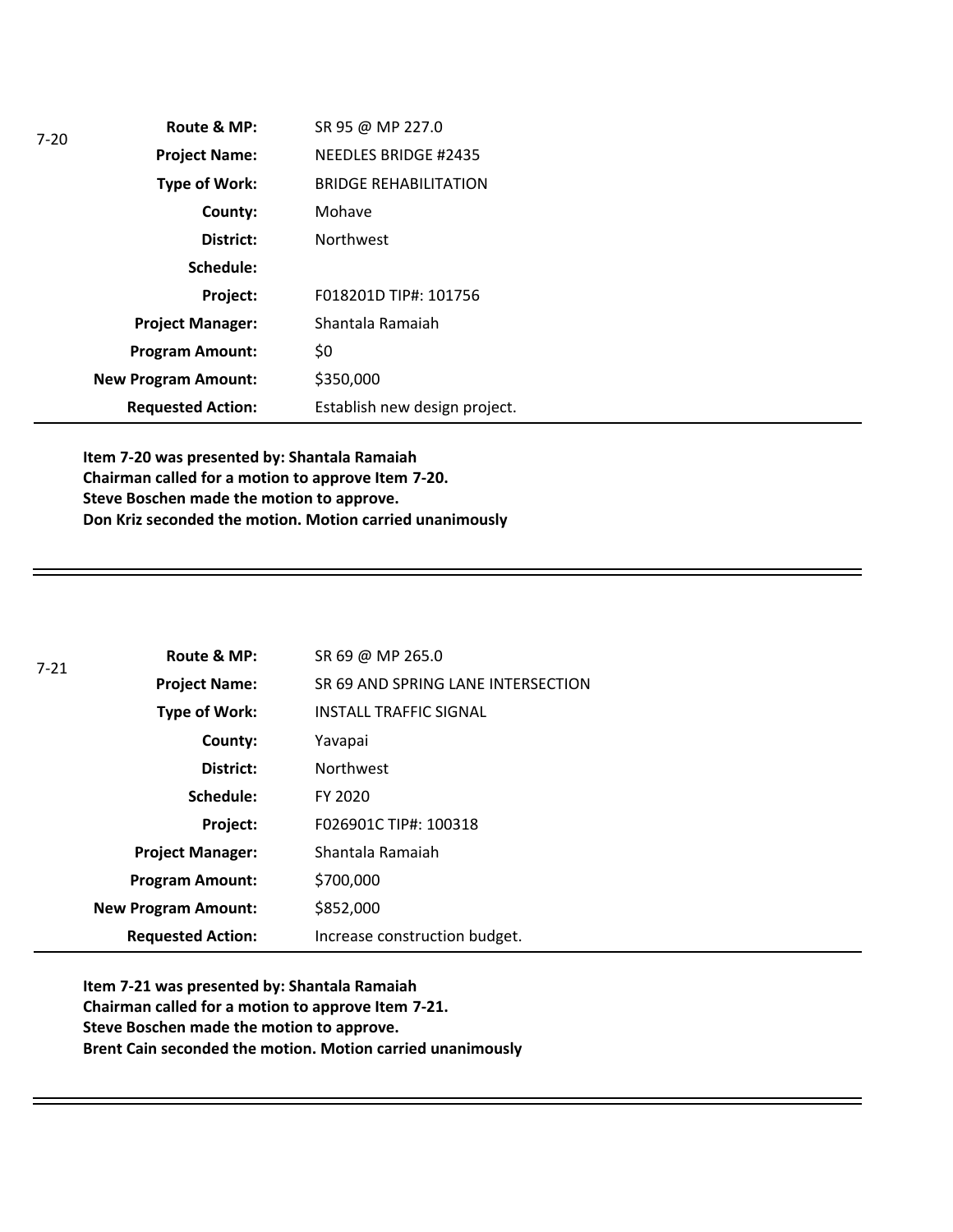| 7-22 | Route & MP:                | Statewide                           |
|------|----------------------------|-------------------------------------|
|      | <b>Project Name:</b>       | Data driven ramp meter              |
|      | <b>Type of Work:</b>       | Enhance Data driven evaluation tool |
|      | County:                    | Maricopa                            |
|      | District:                  | Central                             |
|      | Schedule:                  |                                     |
|      | Project:                   | M715501X TIP#: 101804               |
|      | <b>Project Manager:</b>    | Susan Anderson                      |
|      | <b>Program Amount:</b>     | \$0                                 |
|      | <b>New Program Amount:</b> | \$100,000                           |
|      | <b>Requested Action:</b>   | Establish a new project.            |

**Item 7-22 was presented by: Susan Anderson Chairman called for a motion to approve Item 7-22. Brent Cain made the motion to approve. Steve Boschen seconded the motion. Motion carried unanimously**

| $7 - 23$ | Route & MP:                | I-10 @ MP 260.3                                           |
|----------|----------------------------|-----------------------------------------------------------|
|          | <b>Project Name:</b>       | I-10; I-19 to Kolb Road & SR 210; Golf Links Road to I-10 |
|          | <b>Type of Work:</b>       | DCR & EA                                                  |
|          | County:                    | Pima                                                      |
|          | District:                  | Southcentral                                              |
|          | Schedule:                  |                                                           |
|          | Project:                   | H782501L TIP#: 101463                                     |
|          | <b>Project Manager:</b>    | Tazeen Dewan                                              |
|          | <b>Program Amount:</b>     | \$6,171,000                                               |
|          | <b>New Program Amount:</b> | \$6,422,000                                               |
|          | <b>Requested Action:</b>   | Increase Budget.                                          |

**Item 7-23 was presented by: Brent Anderson Chairman called for a motion to approve Item 7-23. Dallas Hammit made the motion to approve. Clemenc Ligocki seconded the motion. Motion carried unanimously**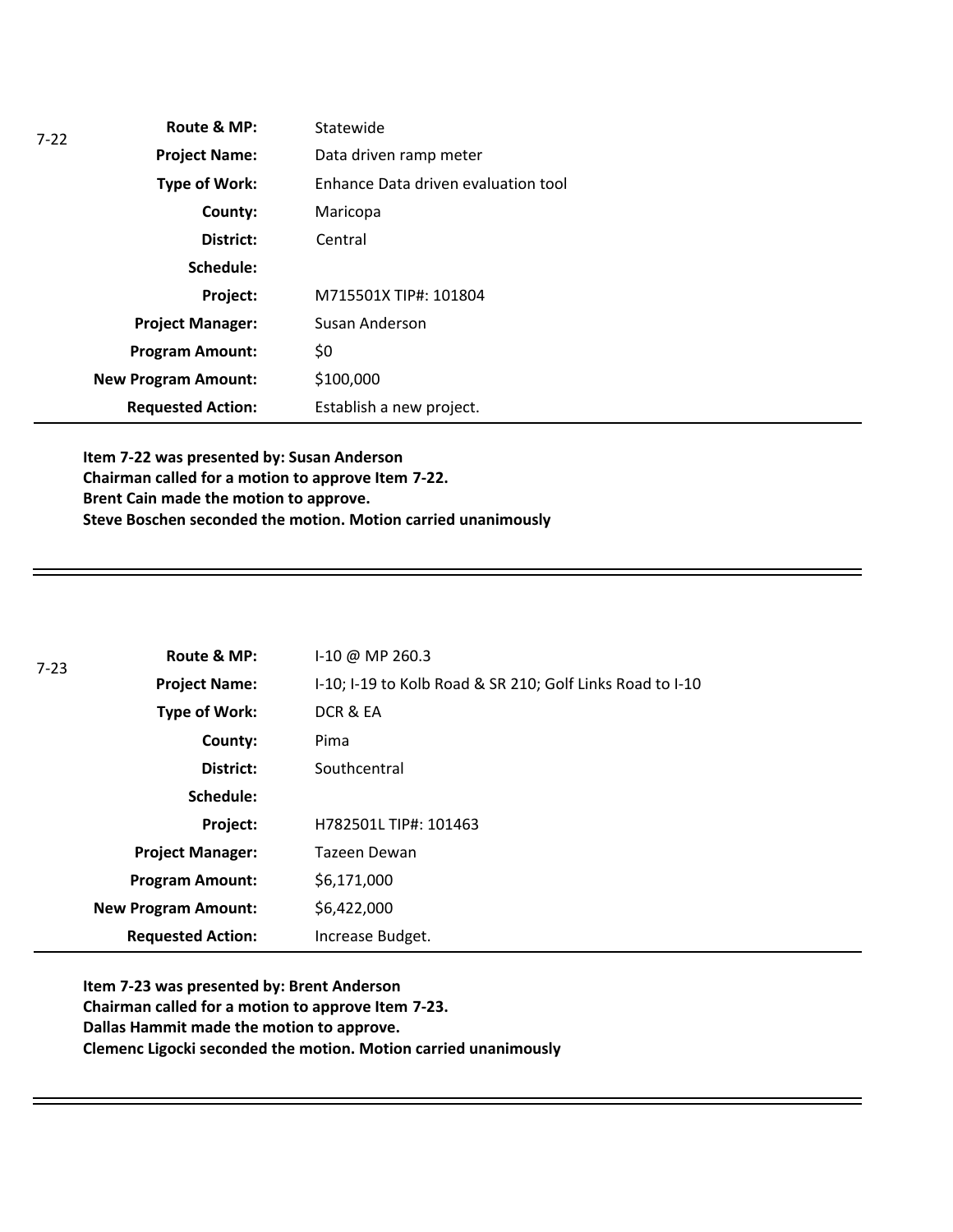| 7-24 | Route & MP:                | <b>Various Locations</b>        |
|------|----------------------------|---------------------------------|
|      | <b>Project Name:</b>       | Shade Structures - Various POEs |
|      | <b>Type of Work:</b>       | Design Shade Structures         |
|      | County:                    | Statewide                       |
|      | District:                  | Southwest                       |
|      | Schedule:                  |                                 |
|      | Project:                   | TIP#: 101790                    |
|      | <b>Project Manager:</b>    | <b>Trent Kelso</b>              |
|      | <b>Program Amount:</b>     | \$0                             |
|      | <b>New Program Amount:</b> | \$100,000                       |
|      | <b>Requested Action:</b>   | Establish new project           |

**Item 7-24 was presented by: Trent Kelso Chairman called for a motion to approve Item 7-24. Steve Boschen made the motion to approve. John Morales seconded the motion. Motion carried unanimously**

| $7 - 25$ | Route & MP:                | US 191 @ MP 323.4               |
|----------|----------------------------|---------------------------------|
|          | <b>Project Name:</b>       | <b>CARRIZO WASH</b>             |
|          | <b>Type of Work:</b>       | DRAINAGE IMPROVEMENT            |
|          | County:                    | Apache                          |
|          | District:                  | <b>Northeast</b>                |
|          | Schedule:                  |                                 |
|          | Project:                   | F015001C TIP#: 9265             |
|          | <b>Project Manager:</b>    | Tricia Brown                    |
|          | <b>Program Amount:</b>     | \$0                             |
|          | <b>New Program Amount:</b> | \$3,300,000                     |
|          | <b>Requested Action:</b>   | Establish construction project. |

**Item 7-25 was presented by: Tricia Brown Chairman called for a motion to approve Item 7-25. Steve Boschen made the motion to approve. Barry Crockett seconded the motion. Motion carried unanimously**